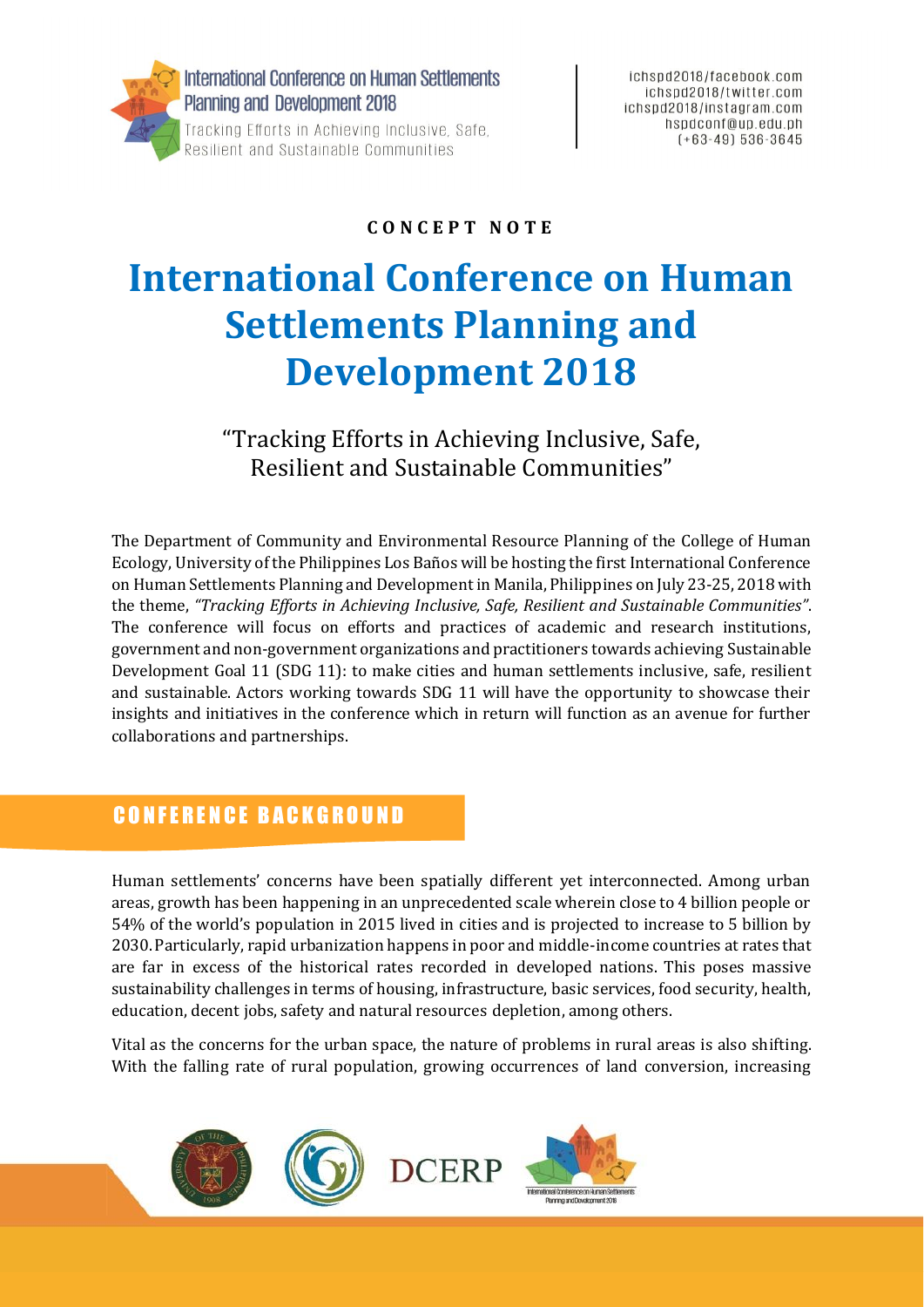

degradation of the environment and declining importance bestowed to agriculture, rural communities experience distinct issues and problems that also require specific solutions.

Given the changing conditions in the human settlements, the Sustainable Development Goal 11: Sustainable Cities and Communities otherwise known as "Making Cities and Human Settlements Safe, Resilient and Sustainable" was crafted in 2015 and set to be achieved by 2030. Efforts were directed towards achieving sustainable human settlements with nations, local communities and cities placed at the forefront. In October 2016, leaders across the globe adopted the New Urban Agenda (NUA) as the new global standard for sustainable development during the Habitat III Conference. NUA focuses on social inclusion and ending poverty; urban prosperity and opportunities for all; and environmentally sustainable and resilient urban development.

Aligned with SDG 11 and NUA, the conference will serve as a platform to trace experiences, best efforts and practices by gathering policy makers, practitioners, researchers and academicians working in the field of sustainability and human settlements to discuss advancement on research and practices on creating resilient and sustainable cities and communities. It will be hosted by the Department of Community and Environmental Resource Planning, College of Human Ecology, University of the Philippines Los Baños – a premier academic institution on human settlements planning.

# CONFERENCE OBJECTIVES

The conference aims to:

- 1. Discuss vital issues and challenges on human settlements planning and development;
- 2. Identify solutions, opportunities and best practices in addressing sustainability and resilience of human settlements; and
- 3. Foster linkages and partnership among organizations and institutions working towards achieving safe, resilient and sustainable cities and communities.

# **CONFERENCE SUB-THEMES**

The First International Conference on Human Settlements Planning and Development has been structured to include four major sub-themes namely Safe, Resilient, Inclusive and Sustainable. Specific topics for each sub-theme include, but not limited to, the following: